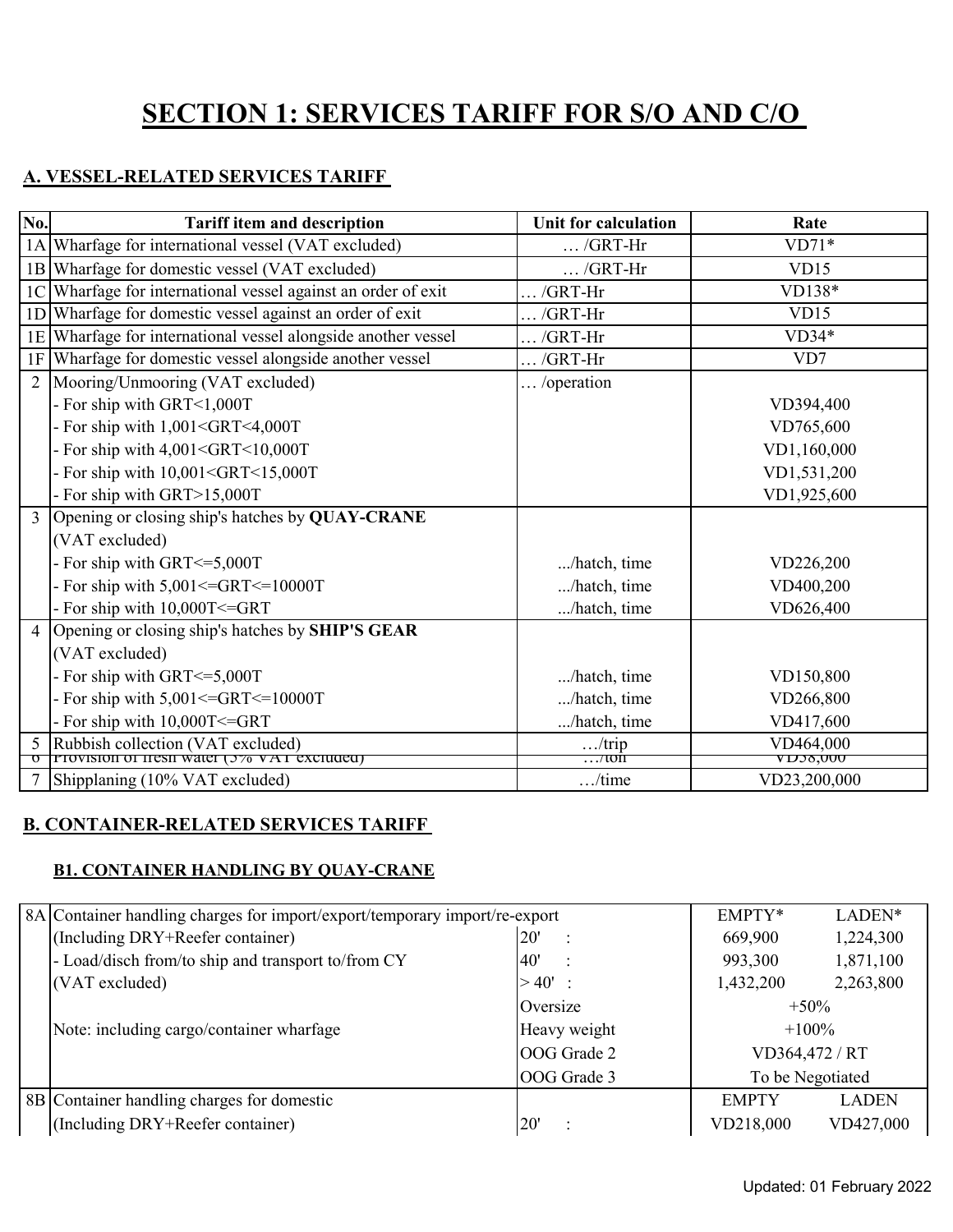|    | - Load/disch from/to ship and transport to/from CY         | 40'              | VD331,000        | VD627,000  |
|----|------------------------------------------------------------|------------------|------------------|------------|
|    | (VAT excluded)                                             | $>40'$ :         | VD498,000        | VD940,000  |
|    |                                                            | Oversize         | $+50%$           |            |
|    |                                                            | Heavy weight     | $+100%$          |            |
| 9  | Restowing within the same bay (VAT excluded)               | 25 % of Item 8   |                  |            |
|    | 10 Restowing via Quay (Within the same vessel)             | Same as Item 8   |                  |            |
|    | (VAT excluded)                                             |                  |                  |            |
|    | 11 Laden DG Container handling charges                     | Item 8 plus 50%  |                  |            |
|    | (VAT excluded)                                             |                  |                  |            |
|    | 12 Laden DG/Restowing within the same bay                  | Item 9 plus 50%  |                  |            |
|    | (VAT excluded)                                             |                  |                  |            |
|    | 13 Laden DG/Restowing via quay                             | Item 10 plus 50% |                  |            |
|    | (VAT excluded)                                             |                  |                  |            |
|    | 14 Transhipment container handling charges (VAT excluded)  |                  | EMPTY*           | LADEN*     |
|    | - Discharge                                                | 20'              | 485,100          | 924,000    |
|    |                                                            | 40'              | 739,200          | 1,386,000  |
|    |                                                            | >40'             | 1,085,700        | 1,686,300  |
|    |                                                            | Oversize         | $+50%$           |            |
|    |                                                            | Heavy weight     | $+100%$          |            |
|    |                                                            | OOG Grade 2      | 75% of item 8A   |            |
|    |                                                            | OOG Grade 3      | To be Negotiated |            |
| 15 | Transhipment container handling charges (VAT excluded)     |                  | EMPTY*           | LADEN*     |
|    | - Load                                                     | 20'              | 485,100          | 924,000    |
|    |                                                            | 40'              | 739,200          | 1,386,000  |
|    |                                                            | $>40'$ :         | 1,085,700        | 1,686,300  |
|    |                                                            | Oversize         | $+50%$           |            |
|    |                                                            | Heavy weight     | $+100%$          |            |
|    |                                                            | OOG Grade 2      | 75% of item 8A   |            |
|    |                                                            | OOG Grade 3      | To be Negotiated |            |
|    | 16A Handling of bundled Flatrack containers (VAT excluded) | 20'              | 1224300.00       |            |
|    |                                                            | 40'              |                  | 1871100.00 |
|    |                                                            | $>40'$ :         | 2263800.00       |            |
|    | 16B Handling of bundled Flatrack containers for domestic   | 20'              | VD427,000        |            |
|    | (10% VAT excluded)                                         | 40'              | VD627,000        |            |
|    |                                                            | >40'             | VD940,000        |            |
|    | 17 Lashing / Unlashing on board vessel (VAT excluded)      | $\dots/b$ ox     | VD23,200         |            |
|    | 18 Extra lashing/unlashing (VAT excluded)                  | Based on actual  | To Be Negotiated |            |
|    | - Oversize container, OOG cargo                            | operation        |                  |            |
|    | 19 Reefer cont. plugging /unplugging on board vessel       | /box             | VD116,000        |            |
|    | (10% VAT excluded)                                         |                  |                  |            |

# **B2. CONTAINER HANDLING BY SHIP'S GEAR**

| 20AlContainer handling charges for import/export/temporary import/re-export |              | EMPTY* | LADEN*  |           |
|-----------------------------------------------------------------------------|--------------|--------|---------|-----------|
| (Including DRY+Reefer container)                                            | $20^{\circ}$ |        | 669.900 | 1,224,300 |
| - Load/disch from/to ship and transport to/from CY                          | 40'          |        | 993,300 | 1,871,100 |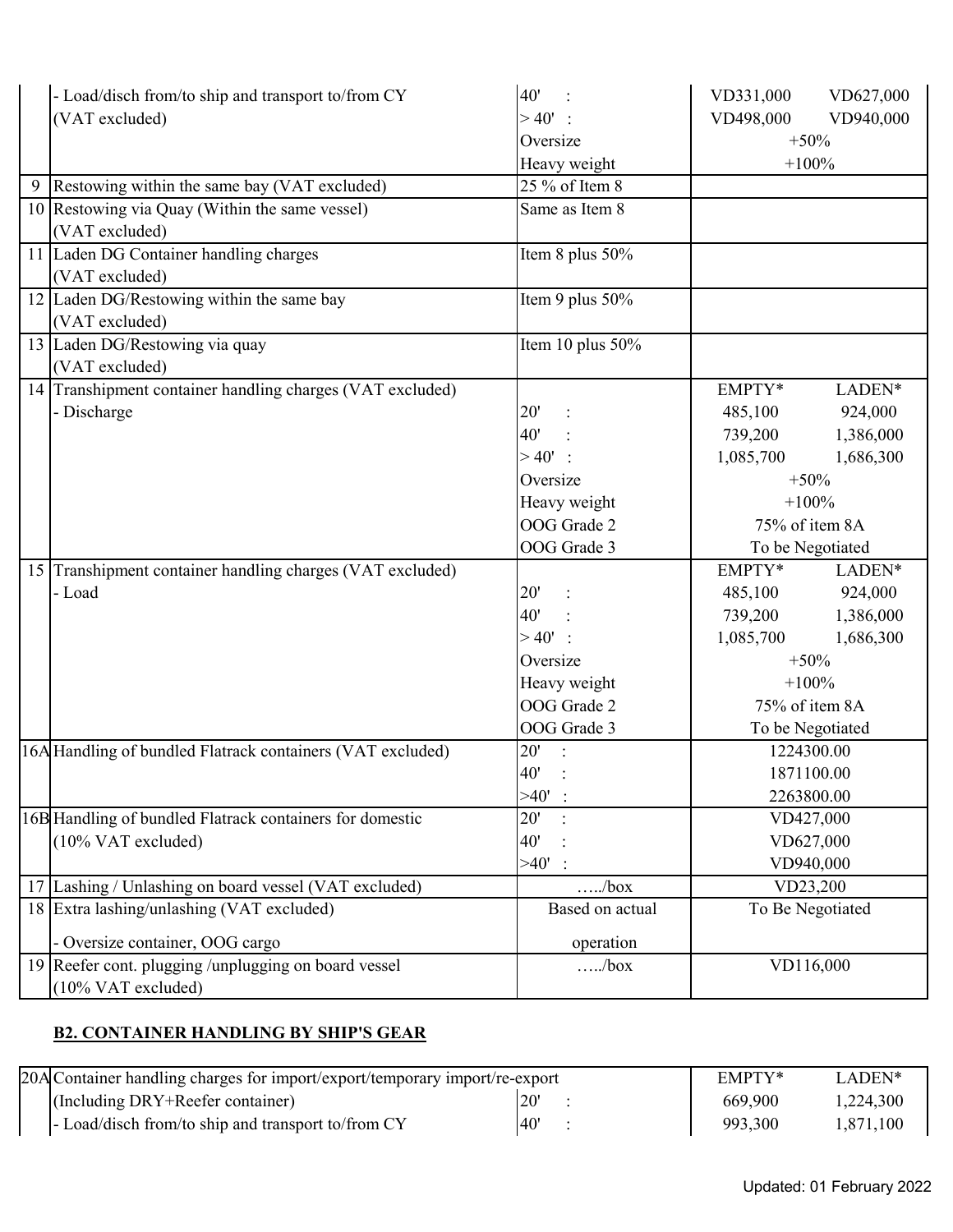|    | (VAT excluded)                                         | $>40'$ :              | 1,432,200       | 2,263,800                              |
|----|--------------------------------------------------------|-----------------------|-----------------|----------------------------------------|
|    | Note: including cargo/container wharfage               | Oversize              | $+50%$          |                                        |
|    |                                                        | Heavy weight          |                 | $+100%$                                |
|    | 20B Container handling charges for domestic            |                       | <b>EMPTY</b>    | <b>LADEN</b>                           |
|    | (Including DRY+Reefer container)                       | 20'<br>$\ddot{\cdot}$ | VD218,000       | VD427,000                              |
|    | - Load/disch from/to ship and transport to/from CY     | 40'                   | VD331,000       | VD627,000                              |
|    | (VAT excluded)                                         | $>40'$ :              | VD498,000       | VD940,000                              |
|    |                                                        | Oversize              |                 | $+50%$                                 |
|    |                                                        | Heavy weight          |                 | $+100%$                                |
|    | 21 Restowing within the same bay (VAT excluded)        | 25 % of Item 20       |                 |                                        |
|    | 22 Restowing via Quay (Within the same vessel)         | Same as Item 20       |                 |                                        |
|    | (VAT excluded)                                         |                       |                 |                                        |
|    | 23 Laden DG Container handling charges                 | Item 20 plus 50%      |                 |                                        |
|    | (VAT excluded)                                         |                       |                 |                                        |
|    | 24 Laden DG/Restowing within the same bay              | Item 21 plus 50%      |                 |                                        |
|    | (VAT excluded)                                         |                       |                 |                                        |
|    | 25 Laden DG/Restowing via quay                         | Item 22 plus 50%      |                 |                                        |
|    | (VAT excluded)                                         |                       |                 |                                        |
| 26 | Transhipment container handling charges (VAT excluded) |                       | EMPTY*          | LADEN*                                 |
|    | - Discharge                                            | 20'                   | 485,100         | 924,000                                |
|    |                                                        | 40'                   | 739,200         | 1,386,000                              |
|    |                                                        | >40'<br>$\,$ ,        | 1,085,700       | 1,686,300                              |
|    |                                                        | Oversize              |                 | $+50%$                                 |
|    |                                                        | Heavy weight          |                 | $+100%$                                |
|    |                                                        | OOG Grade 2           | 75% of item 20A |                                        |
|    |                                                        | OOG Grade 3           |                 | To be Negotiated                       |
| 27 | Transhipment container handling charges (VAT excluded) |                       | EMPTY*          | $\ensuremath{\mathsf{LADEN^*}}\xspace$ |
|    | - Load                                                 | 20'<br>$\overline{1}$ | 485,100         | 924,000                                |
|    |                                                        | >40'                  | 1,085,700       | 1,686,300                              |
|    |                                                        | Oversize              | $+50%$          |                                        |
|    |                                                        | Heavy weight          |                 | $+100%$                                |
|    |                                                        | OOG Grade 2           |                 | 75% of item 20A                        |
|    |                                                        | OOG Grade 3           |                 | To be Negotiated                       |

# **B3. CONTAINER STORAGE AND ADDITIONAL SERVICES AT CONTAINER YARD**

| 28 Container storage after free period (10% VAT excluded)    |         |                                | <b>EMPTY</b> |
|--------------------------------------------------------------|---------|--------------------------------|--------------|
| Import: 6 days                                               |         | Tier $1(1 - 30 \text{days})$   |              |
| Export: 4 days                                               | $20$ :  | $\dots$ ./day                  | VD16,909     |
| Discharged from other ports: No free period                  | $40$ .  | $\dots$ ./day                  | VD25,273     |
| Empty container return: No free period                       | $>40$ . | /day                           | VD40,091     |
| Storage time per day: from 0600AM to 0559AM of the next day. |         | Tier 2 $(31 - 45 \text{days})$ |              |
|                                                              | $20$ :  | $\dots$ ./day                  | VD40,091     |
|                                                              | $40$ :  | $\dots$ ./day                  | VD48,455     |
|                                                              | $>40$ . | /day                           | VD63,364     |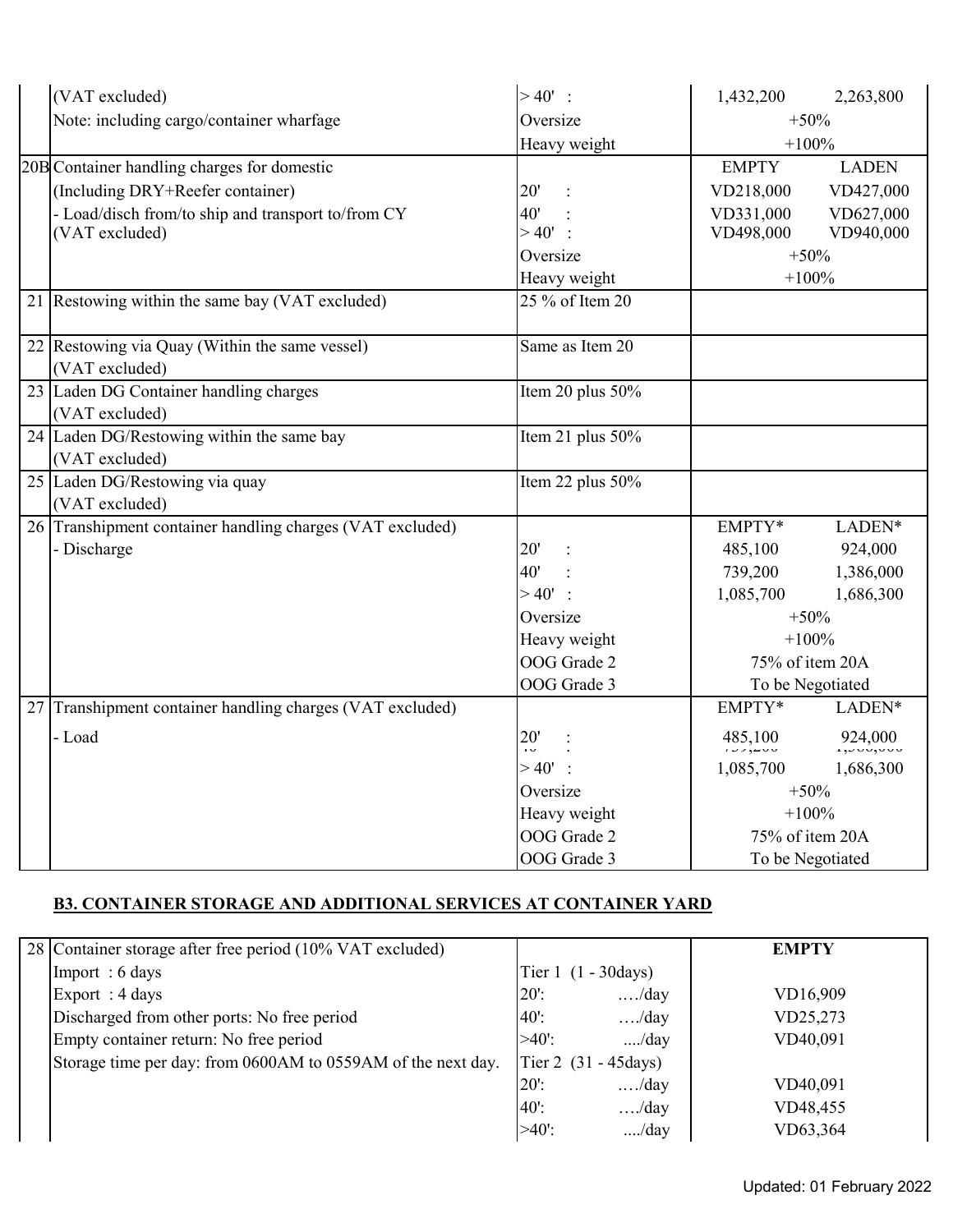|                                                                      | Tier $3$ ( $>45$ days)               |                                     |                               |                       |
|----------------------------------------------------------------------|--------------------------------------|-------------------------------------|-------------------------------|-----------------------|
|                                                                      | $20$ :                               | $\dots$ /day                        |                               | VD63,364              |
|                                                                      | $40$ :                               | $\dots$ /day                        | VD71,727                      |                       |
|                                                                      | $>40$ .                              | /day                                | VD86,545                      |                       |
|                                                                      |                                      |                                     | <b>LADEN</b>                  |                       |
|                                                                      | Tier $1(1 - 8 \text{days})$          |                                     |                               |                       |
|                                                                      | $20$ :                               | $\dots$ ./day                       | VD33,636                      |                       |
|                                                                      | $40$ :                               | $\dots$ ./day                       | VD50,545                      |                       |
|                                                                      |                                      | >40': /day<br>1 iei 2 (7 - 1 Juays) | VD75,909                      |                       |
|                                                                      | $20$ :                               | $\dots$ ./day                       | VD56,818                      |                       |
|                                                                      |                                      | $40'$ : /day                        | VD73,818                      |                       |
|                                                                      | $>40$ .                              | /day                                | VD99,091                      |                       |
|                                                                      | Tier $3$ ( $>15$ days)               |                                     |                               |                       |
|                                                                      | $20$ :                               | $\dots$ ./day                       |                               | VD80,000              |
|                                                                      | 40 <sup>'</sup> :                    | $\dots$ ./day                       | VD97,000                      |                       |
|                                                                      | $>40$ .                              | /day                                | VD122,273                     |                       |
|                                                                      |                                      |                                     |                               |                       |
|                                                                      | OOG Grade 2, 3                       |                                     | $+100%$                       |                       |
|                                                                      | Oversize:                            |                                     | $+50%$                        |                       |
| 29 Transhipment container storage after 3 days free period           | Same as Item 28                      |                                     |                               |                       |
| (10% VAT excluded)                                                   |                                      |                                     |                               |                       |
| 30 Reefer container Monitoring + Storage (using electricity)         | $20' \dots$ /hr                      |                                     | VD41,818/Hr.                  |                       |
| (10% VAT excluded)                                                   | $40'$ /hr                            |                                     | VD60,909/Hr.                  |                       |
|                                                                      | >40'  / hr                           |                                     | VD71,022/Hr.                  |                       |
| 31 Reefer Container storage (without using electricity)              | Same as Item 28                      |                                     |                               |                       |
| $(10\% \text{ VAT excluded})$                                        |                                      |                                     |                               |                       |
| 32 Laden Dangerous container storage (10% VAT excluded)              | Item 28 plus 50%                     |                                     |                               |                       |
| 33 Container sweeping (10% VAT excluded)                             | 20':40':                             |                                     | VD18,182                      | VD27,273              |
| 34 Container repairing (10% VAT excluded)                            |                                      | Based on actual damage              | To Be Negotiated              |                       |
| 35 Container washing (10% VAT excluded)                              |                                      |                                     |                               |                       |
| 35.1 - Wash container by water                                       | $20'$ :40': >40'                     |                                     | VD90,909                      | VD136,364             |
| 35.2 - Wash container by detergent                                   | $20'$ :40': >40'                     |                                     | VD181,818                     | VD272,727             |
| 36 Dangerous container cleaning (10% VAT excluded)                   |                                      | 20':40':>40' Oversize               | To Be Negotiated              |                       |
| 37 Dangerous container washing (10% VAT excluded)                    |                                      |                                     |                               |                       |
| 37.1 - Wash container by water<br>37.2 - Wash container by detergent | $20'$ :40': >40'<br>$20$ ':40': >40' |                                     | To Be Negotiated              |                       |
|                                                                      |                                      |                                     |                               |                       |
| 38 Reefer container PTI (10% VAT excluded)                           |                                      | $\ldots$ /box                       | PTI - VD580,000               |                       |
| (Pre-trip inspection with electricity supply upto 6 Hrs)             |                                      |                                     |                               | Smart PTI - VD460,000 |
| 39 Empty container Inspection (for Dry container)                    | $20$ ': 40': >40'                    |                                     | VD353,545 / 464,000 / 552,364 |                       |
| (10% VAT excluded)                                                   |                                      |                                     |                               |                       |
| 40 Removing / sticking of DG label (10% VAT excluded)                |                                      | /box                                | VD105,455                     |                       |
| 41 Installing hanging platform into container (10% VAT excluded)     |                                      |                                     |                               |                       |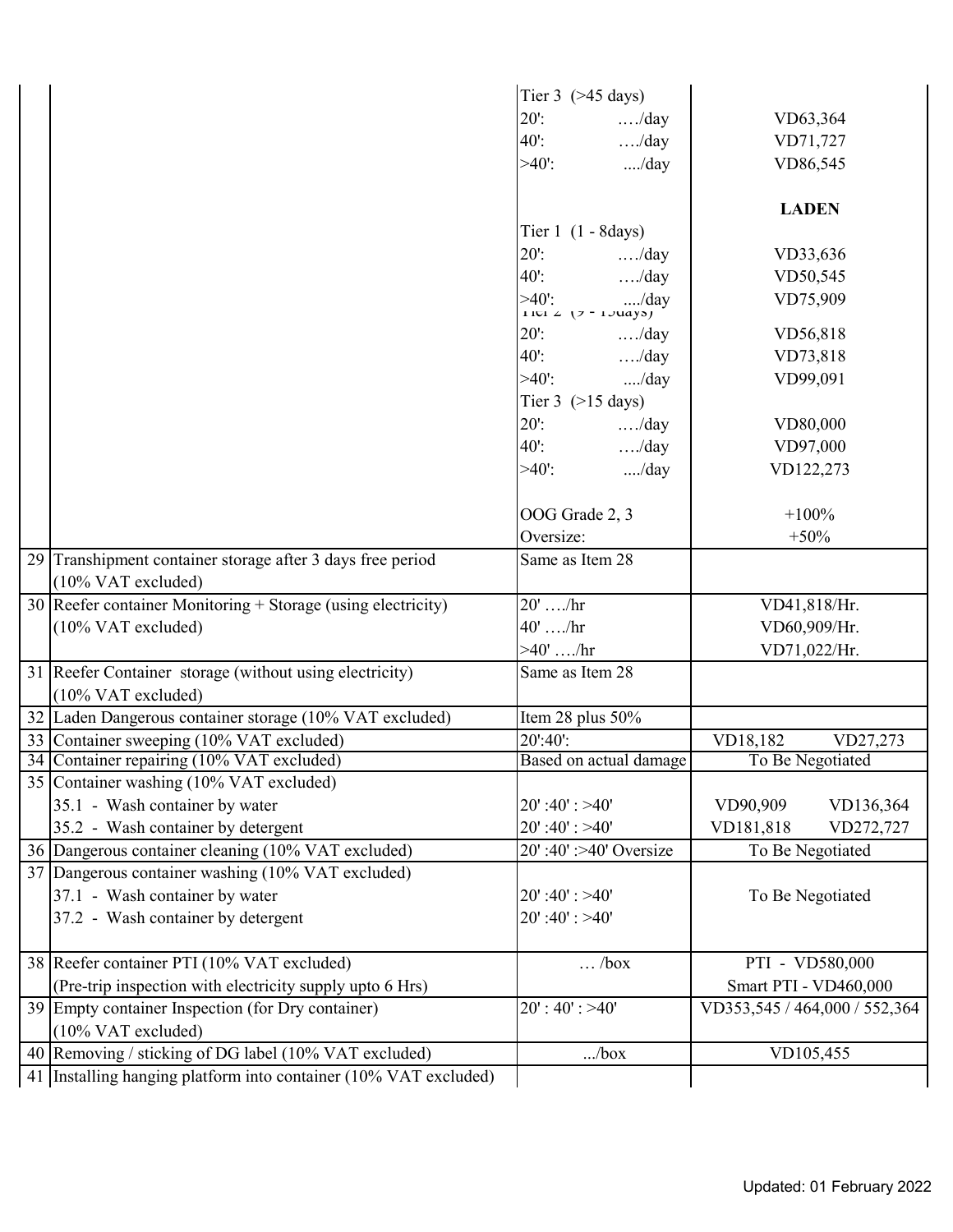| 40.1 One platform                                                        | 20' : 40'        | To Be Negotiated |           |
|--------------------------------------------------------------------------|------------------|------------------|-----------|
| 40.2 Two platforms                                                       | 20' : 40'        |                  |           |
| 42 Paper pasting in containers (10% VAT excluded)                        | 20' : 40'        | VD210,909        | VD421,818 |
| 43 Charges for managing laden import container discharged in other p 20' |                  | VD1,250,000      |           |
| and then transferred to VICT by barge or truck for delivery              | 40'              | VD1,920,909      |           |
| (Including DRY+ Reefer container)                                        | >40'             | VD2,684,545      |           |
| $(10\% \text{ VAT excluded})$                                            | Oversize         | $+50%$           |           |
|                                                                          | Heavy weight     | $+100%$          |           |
| - Wharf-handling container from barge to wharf                           |                  |                  |           |
| 44 Charges for managing DG laden import container discharged             | Item 43 plus 50% |                  |           |
| in other ports and then transferred to VICT by barge or                  |                  |                  |           |
| truck for delivery (10% VAT excluded)                                    |                  |                  |           |

#### **B4. CONTAINER HANDLING AT WAREHOUSES**

| $\ldots$ /Rev. Ton              | VD181,818/RT               |
|---------------------------------|----------------------------|
|                                 |                            |
|                                 | - If VICT can handle heavy |
|                                 | cargo over 5 ton/package   |
| Min charge applied:             | or big size cargo over     |
| 20' : 13RT                      | $7m^3$ /package: +100%     |
| 40' : 20RT                      |                            |
| $>40$ ': 20RT                   |                            |
| $\ldots$ /Rev. Ton              | VD90,909/RT                |
| iviin charge applied:           | - II VICT can nanule neavy |
| :13RT<br>20'<br>$. \angle$ VIVI | cargo over 5 ton/package   |
| $>40$ ' : 20RT                  | $7m^3$ /package: $+100\%$  |
| Item $45A$ plus $50\%$          |                            |
|                                 |                            |
| Item 45B plus 50%               |                            |
|                                 |                            |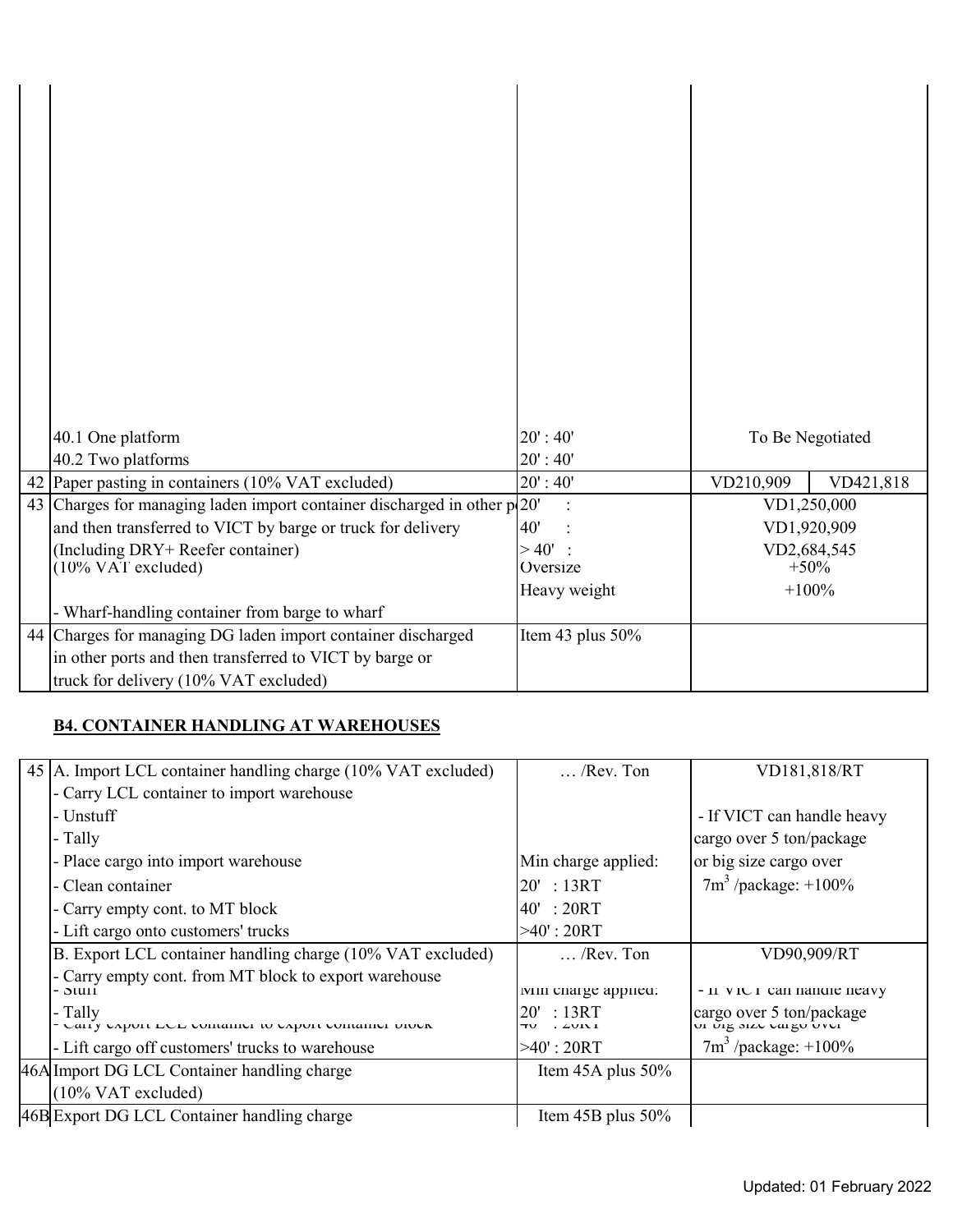### **C. MISCELLANEOUS TARIFF ITEMS**

| 47 Repositioning container (10% VAT excluded)<br>20'                       | VD327,273    |
|----------------------------------------------------------------------------|--------------|
| 40'                                                                        | VD519,048    |
| >40'                                                                       | VD718,095    |
| Oversize                                                                   | $+50%$       |
| 48 Selecting empty container by number (10% VAT excluded)<br>$\dots/b$ ox  | 314,286      |
| 49 Change of FCL/LCL status after ship berthing<br>/box                    | VD421,818    |
| (10% VAT excluded)                                                         |              |
| 50 Change of C/O status (10% VAT excluded)<br>$\dots/b$ ox                 | VD421,818    |
| Change of transshipment status (10% VAT excluded)<br>51<br>$\dots/b$ ox    | VD421,818    |
| 52 Shut out charge after ship berthing (10% VAT excluded)<br>/box          | VD1,160,000  |
| 53 Cancellation of discharging after ship berthing<br>$\dots$ box          | VD421,818    |
| (10% VAT excluded)                                                         |              |
| 54 Terminal stand-by time (10% VAT excluded)<br>$\ldots$ /Hrs              | VD2,783,636  |
| 55 Discharged/loaded containers checking (VAT excluded)<br>/box            | VD23,200     |
| 84A ICD Barging Services (Empty only)                                      | <b>EMPTY</b> |
| Including wharf-handling at VICT, barge-transportation and wharf-20'       | VD550,000    |
| handling at ICD but excluding any additional charges levied by the $ 40'$  | VD1,100,000  |
| ICD operator, subject to minimum load of 15 TEU per barge<br>$>40'$ :      | VD1,400,000  |
| (10% VAT excluded)                                                         |              |
| 84B ICD Barging Services (Laden only)                                      | <b>LADEN</b> |
| Including wharf-handling at VICT, barge-transportation but<br>20'          | VD650,000    |
| excluding wharf-handling at ICD and any additional charges<br>40'          | VD1,300,000  |
| levied by the ICD operator, subject to minimum load of 15 TEU              |              |
| per barge (10% VAT excluded)<br>$> 40'$ :                                  | VD1,600,000  |
|                                                                            |              |
| Oversize                                                                   | $+100%$      |
|                                                                            |              |
|                                                                            |              |
|                                                                            |              |
|                                                                            |              |
| Heavy weight                                                               | $+100%$      |
| DG                                                                         | $+100%$      |
| RF Laden                                                                   | $+50%$       |
| 85 Handling of container for maintenance and repairs, for survey or<br>20' | VD172,727    |
| inspection with or without repairs, for washing, for inspection for<br>40' | VD272,727    |
| off-hiring purposes (10% VAT excluded)<br>>40'                             |              |
|                                                                            | VD372,727    |
| 86 Surcharge for wrong declaration D.G status of container<br>/box         | VD1,687,273  |